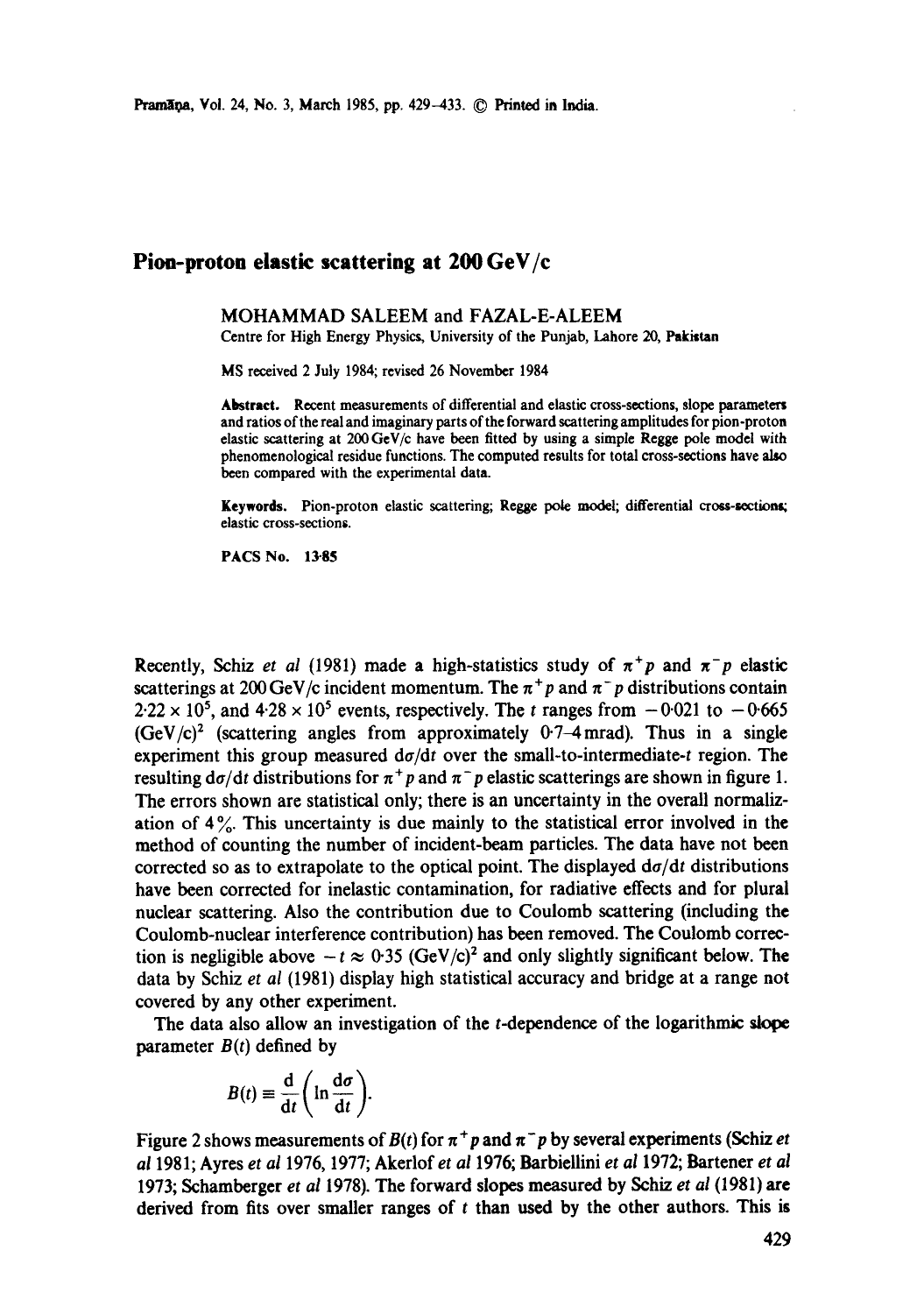

Figure l. The differential cross-scetions *da/dt* for piom-proton elaatic scattering at  $P_L = 200 \,\text{GeV/c}$  plotted against -t. The curves represent the predictions of the model described in the text.



**Figure 2.** The slope parameters B plotted against  $-$  t. The curves represent the predictions of the model described in the text.

~pecially true for those measured by Ayres *et al* (1976, 1977) and Akerlof *et al* (1976) where fits to a quadratic form were performed over their full t range ( $-0.02$  to  $-0.40$ ) for Ayres *et al* 1976, 1977; -007 to -008 for Akerlof *et al* 1976). In the region 0.10  $<-t<0.60$  (GeV/c)<sup>2</sup>, the local slope decreases with increasing t. From  $0.03<-t$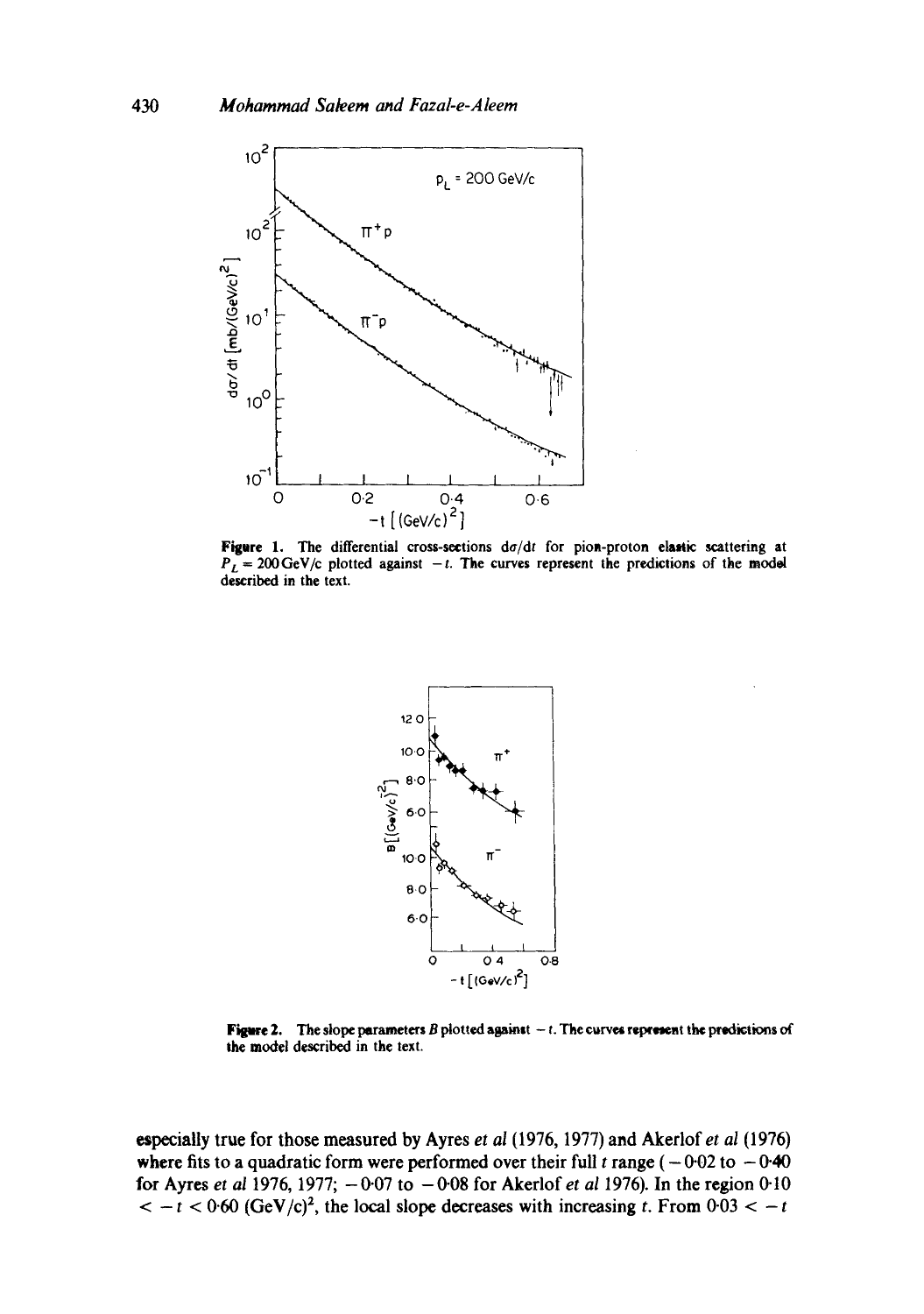$< 0.10$  (GeV/c)<sup>2</sup>, the local slope is relatively flat; finally there is a sharp increase in the value in the region  $0.02 < -t < 0.03$  (GeV/c)<sup>2</sup>.

By integrating the  $d\sigma/dt$  measurements over t, the total elastic cross-sections were computed. In fact, to calculate the contributions of those t-regions for which direct measurement were not made, Schiz *et al* (1981) used the results of the fits from which the local slopes were obtained. They found that when the *da/dt* distributions were extrapolated to  $t = 0$ , these were consistent within experimental errors with the optical point. Table 1 presents the total elastic cross-sections and the ratios of the total elastic cross-section to the total cross-section at 200 GeV/c. The errors include, in addition to the statistical uncertainties, the systematic uncertainties due to extrapolation of the measured *da/dt* distributions over unmeasured t regions. The results of Schiz *et al*  (1981) agree well with those of Akerlof et *al* (1976) but are in poor agreement with the statistically more precise data of Ayres *et al* (1977).

It has been shown (Schiz *et al* 1981) that in the interval  $0.025 < -t < 0.620$  (GeV/c)<sup>2</sup> the differential cross-section measurements can be explained by using the Chou-Yang (1968). We will show in this paper that these high statistical measurements of differential and integrated cross-sections, the local slope parameter values (Schiz *et al*  1981; Ayres *et a11976,* 1977; Akerlof et *al* 1976) and the results for total cross-sections obtained earlier (Carroll *et al* 1974) can be fitted by using a simple Regge pole model with phenomenological residue functions.

The number of independent helicity amplitudes in the reactions  $\pi^{\pm}p \rightarrow \pi^{\pm}p$  is 2. The forward peaks indicate that the non-flip amplitudes dominate in the forward direction. Thus for small  $-t$  the behaviour of the scattering process is governed by the single nonflip amplitude. Moreover within experimental errors, the  $d\sigma/dt$  data for  $\pi \pm p \rightarrow \pi \pm p$  are equal at 200GeV/c (Schiz *et al* 1981). This means that at this momentum, only the pomeron and theftrajectory can dominate the behaviour of these scattering processes, as contributions due to these trajectories do not change sign in going from  $\pi^+p$  to  $\pi^-p$ elastic scattering. If, at this high momentum, only the high lying pomeron with intercept 1-045 dominates the bchaviour of the scattering process, then we may write the scattering amplitude for any one of these two processes as

$$
T = \gamma(t)\xi(t)s^{\alpha(t)}\sqrt{mb}(\text{GeV}),
$$

where the scaling factor  $s_0$  has been taken as 1 (GeV)<sup>2</sup>. The differential and total crosssections are then given by

$$
d\sigma/dt = \frac{1}{sp^2} |T|^2 = \gamma^2(t) \frac{s^{2\alpha(t)-1}}{p^2} mb/(GeV/c)^2
$$

$$
\sigma_T = \frac{4\sqrt{\pi} (0.3895)^{1/2}}{p\sqrt{s}} Im T (s, t = 0) mb,
$$

| $\sigma_{\rm el}$ (mb)                             |              | $\sigma_{el}/\sigma_{T}$           |                |
|----------------------------------------------------|--------------|------------------------------------|----------------|
| Expt.                                              | Theoret.     | Expt.                              | Theoret.       |
| $\pi^- p 3.32 \pm 0.15$<br>$\pi^+ p 3.17 \pm 0.06$ | 3.28<br>3.28 | $0.136 + 0.006$<br>$0.133 + 0.003$ | 0.133<br>0.133 |

Table 1. Total elastic cross-sections at 200 GeV/c.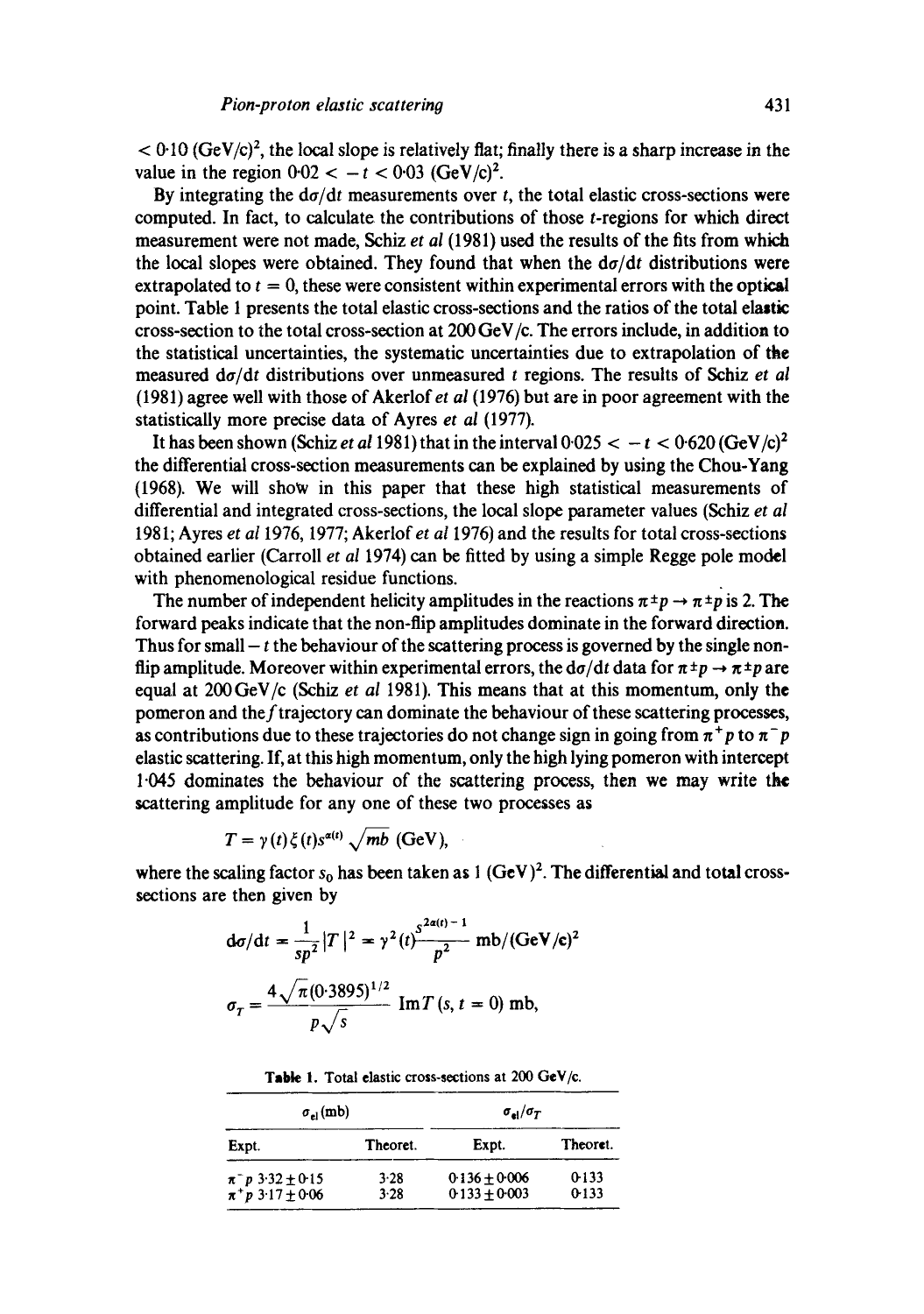where the sine factor in the denominator of  $\zeta$  has been absorbed in the residue function. The ratio of the real and imaginary parts of the forward elastic nuclear amplitude is given by

$$
\rho=-\cot\frac{\pi\alpha}{2}.
$$

The slope  $B(t)$  at any t value is given by

$$
B(t)=\frac{\mathrm{d}}{\mathrm{d}t}\left(\ln\frac{\mathrm{d}\sigma}{\mathrm{d}t}\right).
$$

The integrated elastic cross-section is given by

$$
\sigma_{\rm int} = \int \frac{\mathrm{d}\sigma}{\mathrm{d}t} \, \mathrm{d}t.
$$

A very good fit with differential cross-section data for both the reactions is obtained by the following phenomenological choice of the residue function (Saleem and Aleem 1983a, b)

$$
\gamma(t) = (1.35e^{6.5t} + 0.79e^{1.75t}).
$$

The equation of the pomeron trajectory has been chosen as

$$
\alpha(t) = 1.045 + 0.1 t.
$$

Figure 1 shows the differential cross-sections for  $\pi \pm p \rightarrow \pi \pm p$  as measured by Schiz *et ai* (1981). The solid curves represent the predictions of our simple Regge pole model.

Figure 2 shows the slope parameter  $B(t)$  as a function of t as calculated by using the equation

$$
B(t) = \frac{\mathrm{d}}{\mathrm{d}t} \left( \ln \frac{\mathrm{d}\sigma}{\mathrm{d}t} \right)
$$

and the experimental values as obtained by various authors. Both for  $\pi^+p$  and  $\pi^-p$ elastic scatterings, the agreement is very good.

Table 2 shows the total cross-sections for  $\pi^{\pm}p \rightarrow \pi^{\pm}p$  at 200 GeV/c. The theoretical values for  $\pi^+p$  as well as  $\pi^-p$  differ from the experimental results by about 2 and 4% respectively. This difference indicates the extent to which the Regge trajectories contribute.

The  $\sigma_{el}$  for  $\pi^{\pm}p$  had been calculated in the range 0 to  $-0.65(\text{GeV/c})^2$ . The theoretical and experimental results are shown in table 1. The agreement is again good. The calculated ratio of  $\sigma_{el}$  to  $\sigma_T$  is also given in the same table and is consistent with experiment. The ratio of the real and imaginary parts of T at  $t = 0$  is given in table 2. The predicted values agree with the experimental values. It may be pointed out that the

|       | <b>Table 2.</b> Total cross-sections and ratio of the real and imaginary parts of<br>the scattering amplitude at $t = 0$ . |       |          |  |
|-------|----------------------------------------------------------------------------------------------------------------------------|-------|----------|--|
|       | $\sigma_T$ (mb)                                                                                                            |       |          |  |
| Expt. | Theoret.                                                                                                                   | Expt. | Theoret. |  |

 $\pi^-p$  23.84  $\pm 0.06^*$  24.75 0.053  $\pm 0.017^*$  0.07  $\pi^+p$  24.33 $\pm$ 0.04\* 24.75 0.064 $\pm$ 0.02 \* 0.07

• The data are from Carroll et *al* (1974) and Fajardo *et al* (1981).